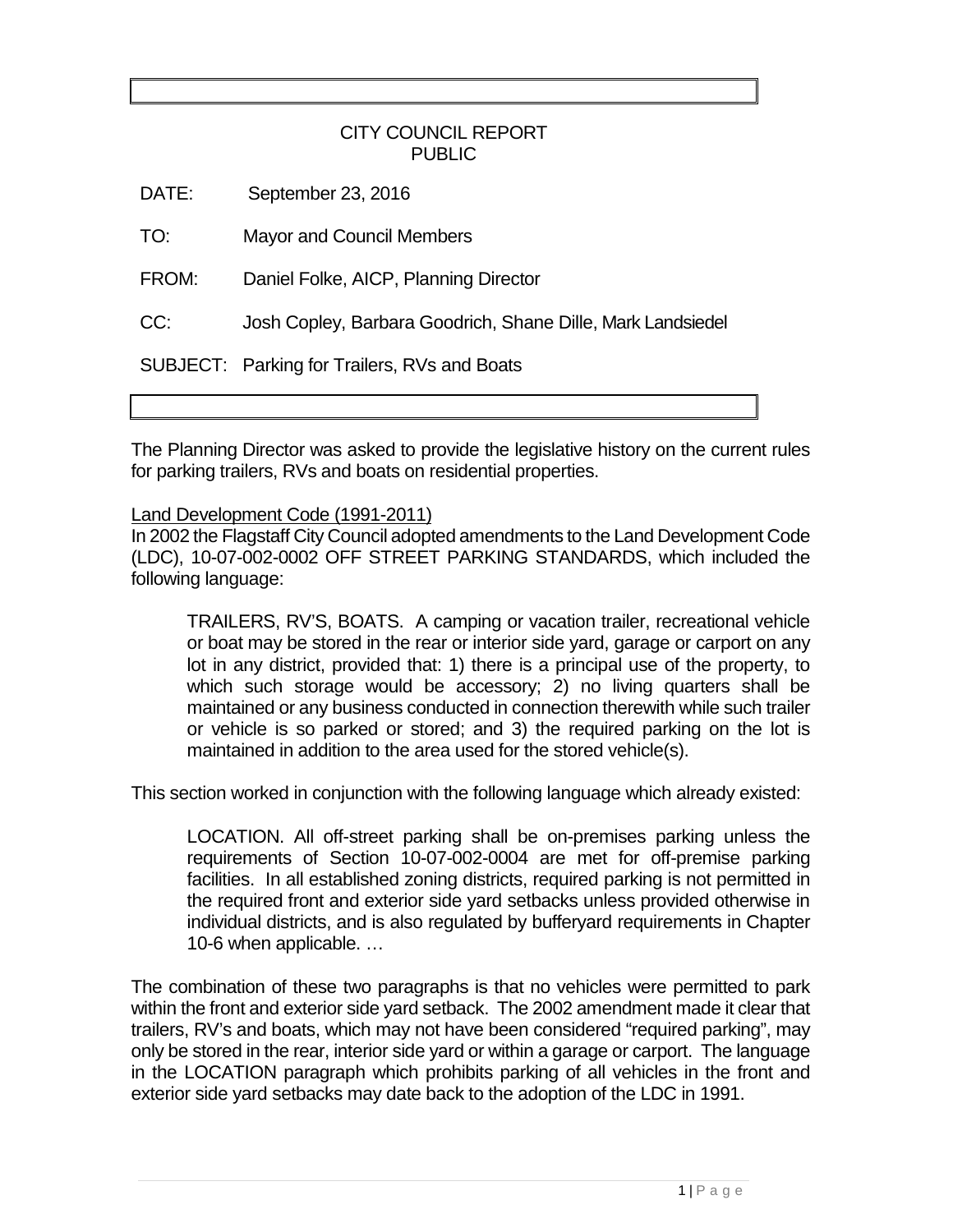City Council Report September 23, 2016 Trailers, RVs and Boats Page 2

# Zoning Code (2011)

In 2011 City Council adopted the Zoning Code which included a section on parking of Trailers, RV's and Boats. These rules and enforcement were addressed in the May 22, 2015 CCR attached to this report. The 2011 Zoning Code includes the same prohibition from the LDC that prohibits parking these types of vehicles in the front and exterior side yard. The 2011 zoning code added language to clarify that these vehicles are allowed to be stored in the rear or interior side yard behind the front of the building, garage, or carport.

# Zoning Code (2016)

The 2016 Zoning Code amendments attempted to address several issues that came out of enforcement. Current rules for required on-site parking are found in the Zoning Code Section 10-50.80.080 Parking Spaces, Parking Lot Design and Layout and are attached to this CCR. Rules for the location of residential parking begin on page 50.80- 20. The amendments attempt to accomplish the following:

- Provide a visual depiction of where and what types of vehicles may park on residential properties
- Differentiate between storage and short term parking of trailers, RVs and boats by defining storage as more than 5 days per month
- Created rules to allow parking of trailers, RV's and boats on site for 5 days or less per month
- Allows parking of these vehicles in a driveway, in front of a home for 5 days per month
- Allows overnight parking of trailers, motor homes and RVs on commercial and industrial properties where camping is not specifically permitted with the permission of the property owner

# Summer 2016 Enforcement

As has been the case each of the past several summers, Code Compliance staff has been provided lists of properties that are not in compliance with the rules for parking of these vehicles. This year we responded to a list of 43 properties in University Heights. The Code team has systematically worked through the list and if a violation was observed have made contact with each of the owners. We have received a mix of responses from property owners and tenants and are working on a report of the current status.

*Attachments: CCR Parking RVs Trailer May 2015; Flagstaff Zoning Code 10-50.80.080*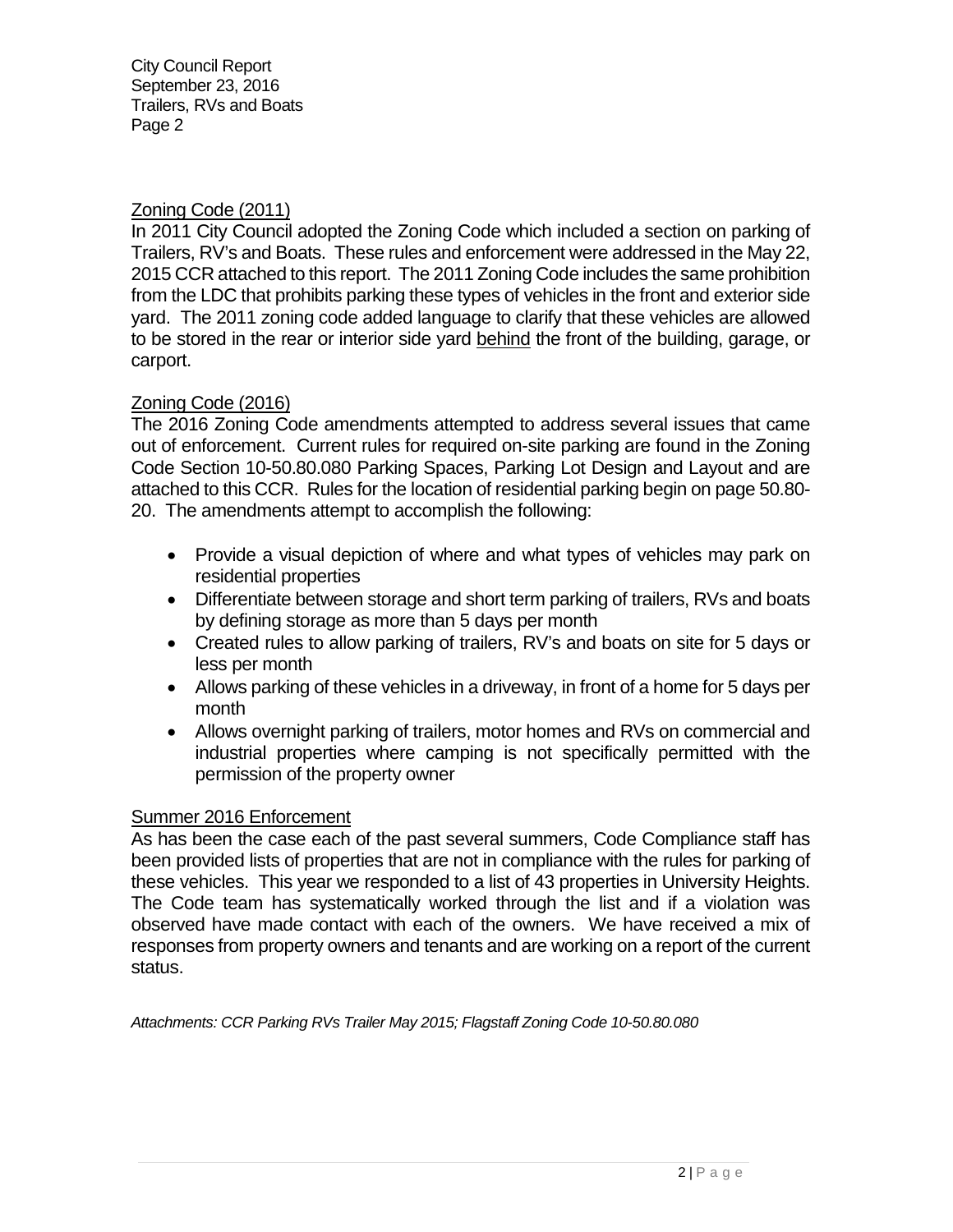# CITY COUNCIL REPORT Public

DATE: May 22, 2015

- TO: Mayor and Councilmembers
- FROM: Mark Landsiedel, Dan Folke AICP, Roger E. Eastman AICP
- CC: Jeff Meilbeck, Josh Copley, Jerene Watson, Leadership Team

SUBJECT: REGULATIONS ASSOCIATED WITH PARKING TRAILERS, RVs and BOATS IN RESIDENTIAL NEIGHBORHOODS

This CCR is in response to a request from City Council for information regarding the City's regulations pertaining to park trailers, RVs and boats.

## **DISCUSSION**

The Flagstaff Zoning Code includes a section that specifically addresses the parking of RVs, trailers and boats:

#### **Section 10-50.80.080.L Trailers, RV's and Boats**

- 1. Parking or placement of a camping or vacation trailer, recreational vehicle, utility trailer or boat in any zone for residential or storage purposes shall be prohibited except as determined by Subsection 2 below.
- 2. A camping or vacation trailer, recreation vehicle, utility trailer, or boat may be stored in the rear or interior side setback behind the front of the building, garage, or carport on any parcel in any zone, provided that:
	- a. There is a principal use of the property, to which such storage would be accessory;
	- b. No living quarters shall be maintained or any business conducted within a parked or stored trailer or vehicle; and
	- c. The required parking on the parcel is maintained in addition to the area used for the stored vehicle(s).
- 3. Overnight parking of travel trailers, motor homes, boats or other recreational vehicles is prohibited in commercial zones where camping activities are not specifically permitted by this Zoning Code. Owners of such properties shall be prohibited from posting signs indicating that camping is permitted.

Residential Zones: The Code states that RVs, trailers, and boats may not be parked or placed for residential or storage purposes in any zone except as permitted under paragraph 2. Pursuant to paragraph 2, such vehicles may be stored inside yards behind the front of a residence or garage and rear yards subject to certain standards. RVs, trailer, and boats may not be stored in the front yard. During the year when the snow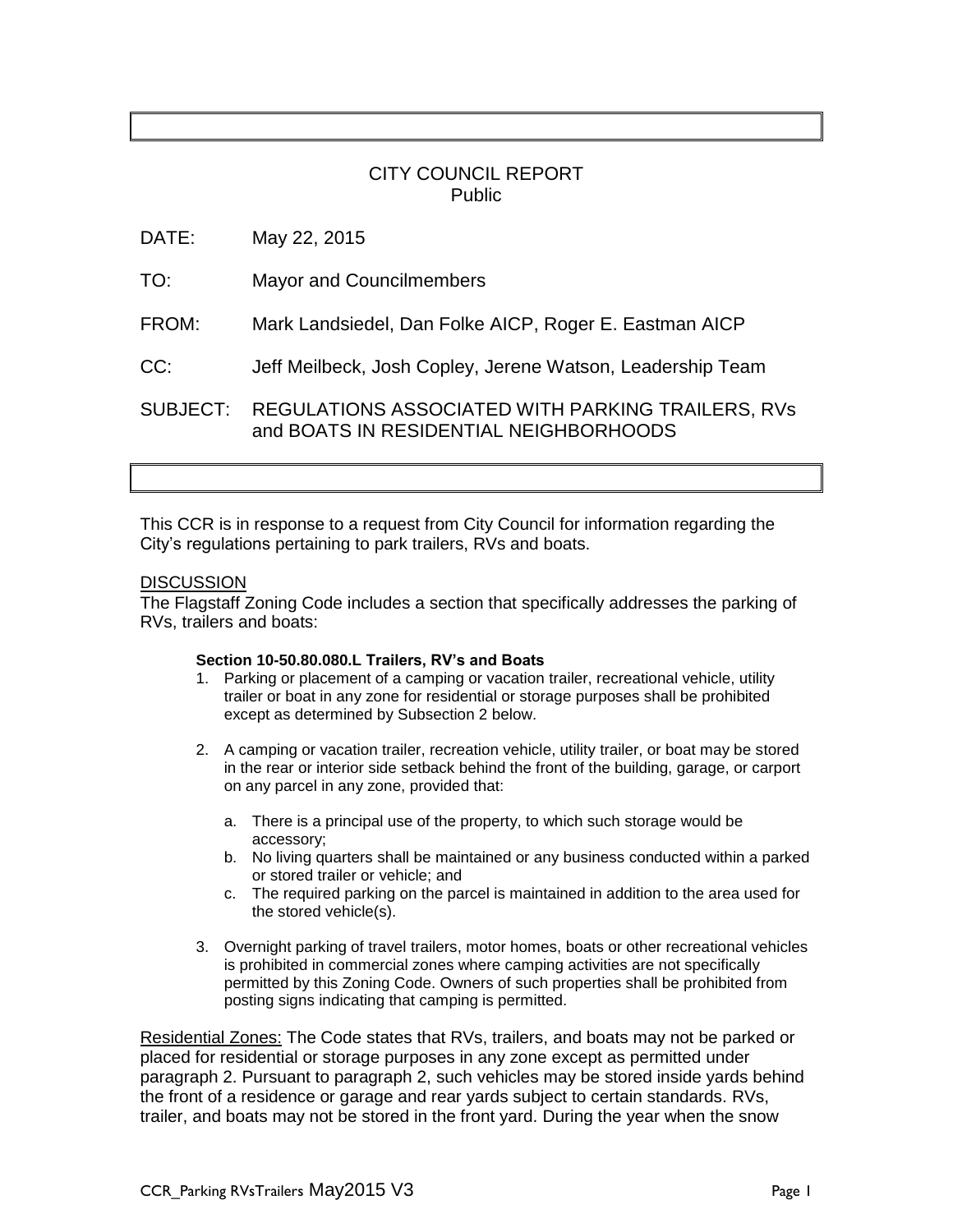ordinance is not in effect (April  $2^{nd}$  through October 31 $^{st}$ ), RVs, trailers, and other vehicles that are licensed and operable may be parked legally on the street.

Staff does receive complaints from citizens about RV, trailer and boat parking. They often provide a list of multiple properties that are not in compliance because a vehicle is parked in the driveway or other portion of the front setback. It is not unusual to receive a list of 20-30 properties. Staff investigates the properties to determine if a violation exists. Once confirmed, staff will contact the property owner with a door hanger and seek voluntary compliance.

Staff also takes proactive steps to educate homeowners about the restrictions. In 2012, staff mailed over 400 letters to the Swiss Manor neighborhood to inform residents about the RV, boat and trailer parking requirements. Similar mailings have been completed in University Heights and Upper Greenlaw. The mailings generate a significant number of phone calls to clarify the rules and do result in increased compliance.

One of the issues staff faces when enforcing the parking restrictions is that the current code language does not differentiate between storage and short term parking. Staff receives frequent complaints about short term parking of RVs while owners are actively using the vehicle, preparing for a trip, performing maintenance, or hosting an out of town guest with an RV. During the summer months when an RV, boat or trailer is being intermittently used, staff believes it is reasonable to allow short term parking in the driveway. In addition, not all side yards are either wide enough or flat enough to allow for the parking of an RV, boat or trailer. For these reasons, Staff has a number of ideas to improve the Zoning Code's standards regarding the parking of RVs, trailers, and boats. These ideas will be presented as part of the Zoning Code amendments currently being presented to the Planning and Zoning Commission and will proceed to City Council. The proposed amendments may include:

- 1. A definition of short term parking and long term storage.
- 2. An illustration to clearly show where RVs, trailers and boats may be stored in the side and rear yard only.
- 3. A suggestion that long term storage may also be allowed on the side of the driveway between the driveway and the nearest property line generally in front of the side yard area.
- 4. A standard that would allow RVs, trailers, and boats to be parked on a driveway or to the side of the driveway as described in #2 above for the purposes of loading, unloading, replenishing, maintenance and similar short term uses. Consideration will be given to whether this should be limited to the time of year when the winter parking ordinance is not in effect, or whether it should be allowed year round.
- 5. A standard that would allow for visitors to a residence to stay in their RV on the property, subject to certain standards.

Commercial Zones: Paragraph 3 states that RVs and travel trailers may not be parked in commercial zones for the purposes of an overnight stay, and on a number of occasions staff has been asked to deal with this, especially at the Wal-Mart parking lots. Council held a work session on this topic in February 2014 and provided general direction to staff. As part of the Zoning Code amendments that will be presented to the Council after the summer recess, staff will present two options for the Council's consideration, one to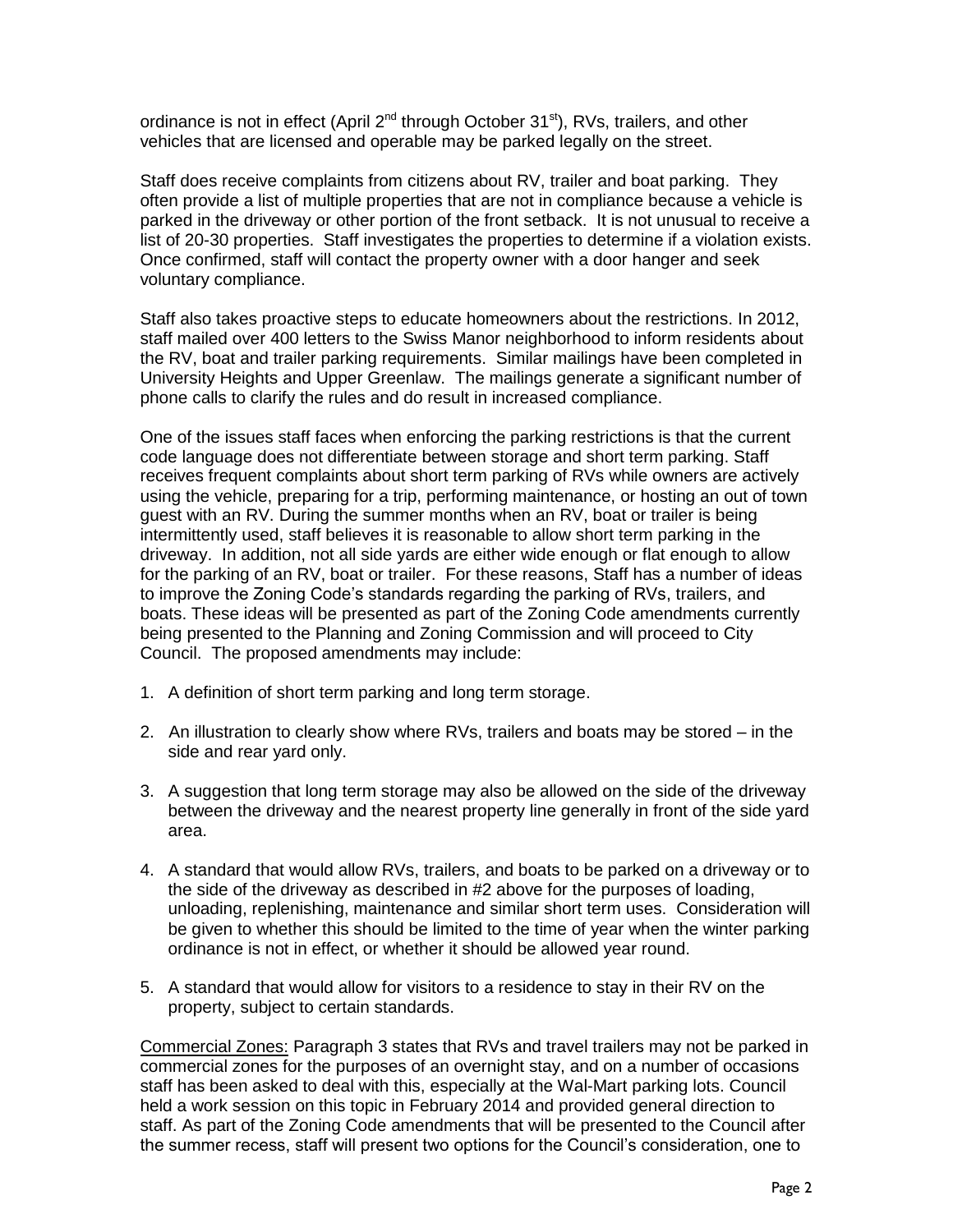allow overnight parking of RVs and travel trailers subject to specific standards, and an alternative that specifically prohibits such parking and that updates the definition of camping as it would be applied through the Zoning Code.

RECOMMENDATION / CONCLUSION

This report is for information only.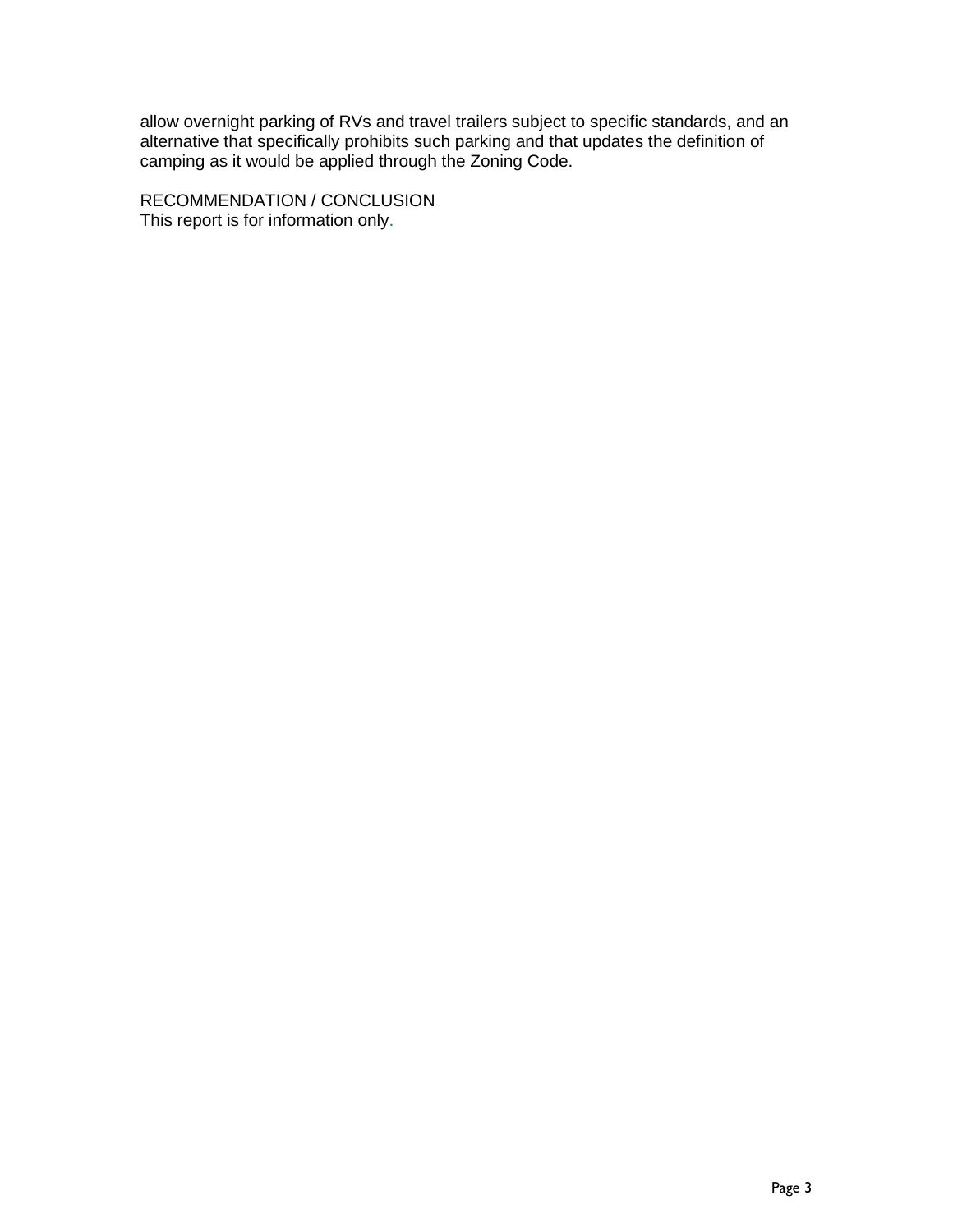- 2. There is available or planned public parking capacity to offset this demand;
- 3. The public parking will be made available within a reasonable time period of the approval of this development; and,
- 4. The fee option is available only if an existing or planned parking facility exists within 600 feet of the site, or within a distance set by the parking management district. The fee shall be the current value of land and parking construction costs per space needed, as determined by an adopted parking management plan.

#### 10-50.80.080 **Parking Spaces, Parking Lot Design and Layout**

A. Access

The following regulations are applicable to off-street parking lot access design and include parking for single-family residences unless modified by Chapter 10-40 (Specific to Zones).

- 1. Each required off-street parking space shall open directly onto an aisle or driveway as specified in Table A (Minimum Dimensional Requirements). All off-street parking facilities shall be designed with an appropriate means of vehicular access to a street or to an alley to cause the least interference with traffic movements.
- 2. Parking spaces in any parking lot or parking structure for any use other than single-family dwellings shall not be designed or located so as to permit a vehicle to enter or exit a parking space directly from a public thoroughfare. Driveways to the public thoroughfares shall be by forward motion of the vehicle. Ingress to and egress from parking spaces shall be from an onsite aisle or driveway. Exception: Parking spaces within lots of up to eight spaces may be designed or located so as to permit a vehicle to enter or exit a parking space directly from a public alley or rear lane.
- 3. Driveways from a public thoroughfare to off-street parking areas in all residential zones shall meet the following:
	- Driveways shall be a minimum of 10 feet wide; and a.
	- b. If a driveway serves more than two dwelling units or is longer than 150 feet, the driveway shall have a minimum width and turnaround in accordance with Fire Department requirements and the *Engineering* Standards.
- 4. Materials
	- a. All off-street parking areas and driveways shall be surfaced with materials as approved by the City Engineer and maintained in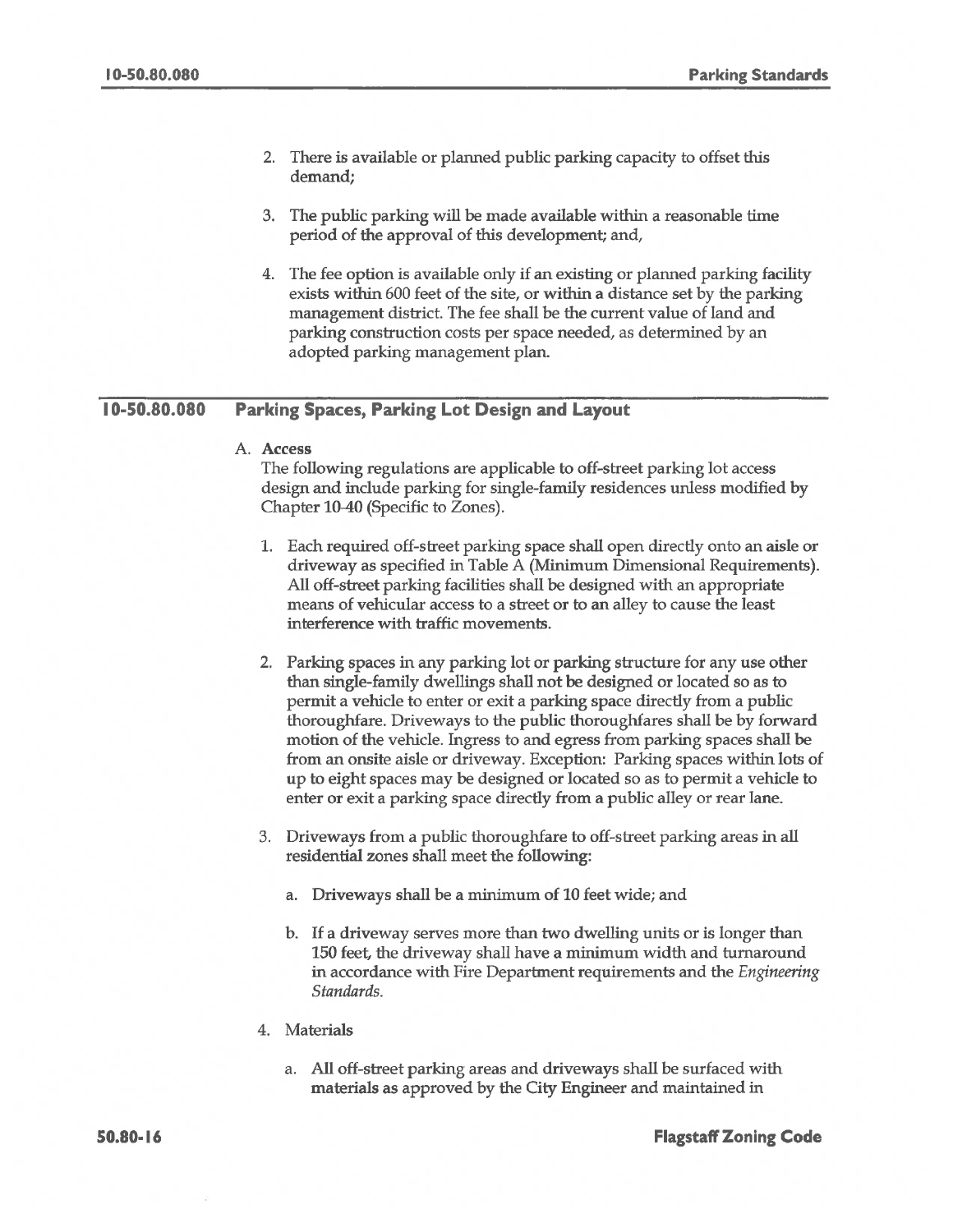accordance with the Engineering Standards and the Stormwater Regulations.

- b. Driveway materials shall extend and include the area between the property line and the street.
- c. In areas where roads are not paved, the requirement for paving a driveway is not required, unless the driveway is required for fire access in accordance with the Fire Code.
- 5. The design and construction of all off-street parking access drives shall meet the requirements of the Engineering Standards.
- **B.** Design of Parking Lot
	- 1. Parking spaces shall be designed in accordance with the dimensional requirements provided in Table A (Minimum Dimensional Requirements) and as illustrated in Figure A.

| Table 10-50.80.080.A: Minimum Dimensional Requirements |                                              |                          |                |                                    |                        |
|--------------------------------------------------------|----------------------------------------------|--------------------------|----------------|------------------------------------|------------------------|
| Ande <sup>3</sup>                                      | <b>Parking</b><br><b>Row</b><br><b>Depth</b> | <b>Drive Aisle Width</b> |                |                                    |                        |
|                                                        |                                              | <b>One-way</b>           | <b>Two-way</b> | <b>Space</b><br>Width <sup>2</sup> | <b>Space</b><br>Length |
|                                                        | (A)                                          | (B)                      | (C)            | (D)                                | (E)                    |
| Parallel                                               | 9'                                           | 12'                      | 20'            | ġ,                                 | 20'                    |
| $30^{\circ}$                                           | 17 <sup>1</sup>                              | Πľ                       | 24'            | 9'                                 | 20 <sup>11</sup>       |
| $45^\circ$                                             | 20 <sup>1</sup>                              | 13'                      | 24'            | q'                                 | $20$ '                 |
| $60^\circ$                                             | 21 <sup>11</sup>                             | 18'                      | 24'            | 9'                                 | $20$ '                 |
| Perpendicular                                          | $18$ "                                       | 24'                      | 24'            | 9'                                 | $18$ "                 |
| Tandem (two spaces)                                    | $ 8^{\prime} $                               | 14'                      | 24'            | 9'                                 | 36''                   |

#### **End Notes**

<sup>1</sup>Paved Parking Space Length (E) may be decreased by up to 1.5' by providing an equivalent vehicle overhang. This reduction may reduce the Parking Row Depth (A) by up to 1.5'; however, such overhangs shall not intrude into any required pedestrian walkways or landscaped areas or buffers.

Space width shall be increased by 1' when adjacent to a wall. The width of parking spaces on either side of a column or post in a parking garage or supporting an overhead structure shall be measured from the outer edge of the column or post.

 $3$ Angles less than  $30^{\circ}$  can be used if it is shown by the project engineer that the angle and layout can work.

2. Covered off-street parking spaces, such as in a garage for a residence, shall not be less than 10 feet in width and 20 feet in length, and shall have a minimum vertical clearance of seven feet. This standard does not apply to parking spaces in a parking structure.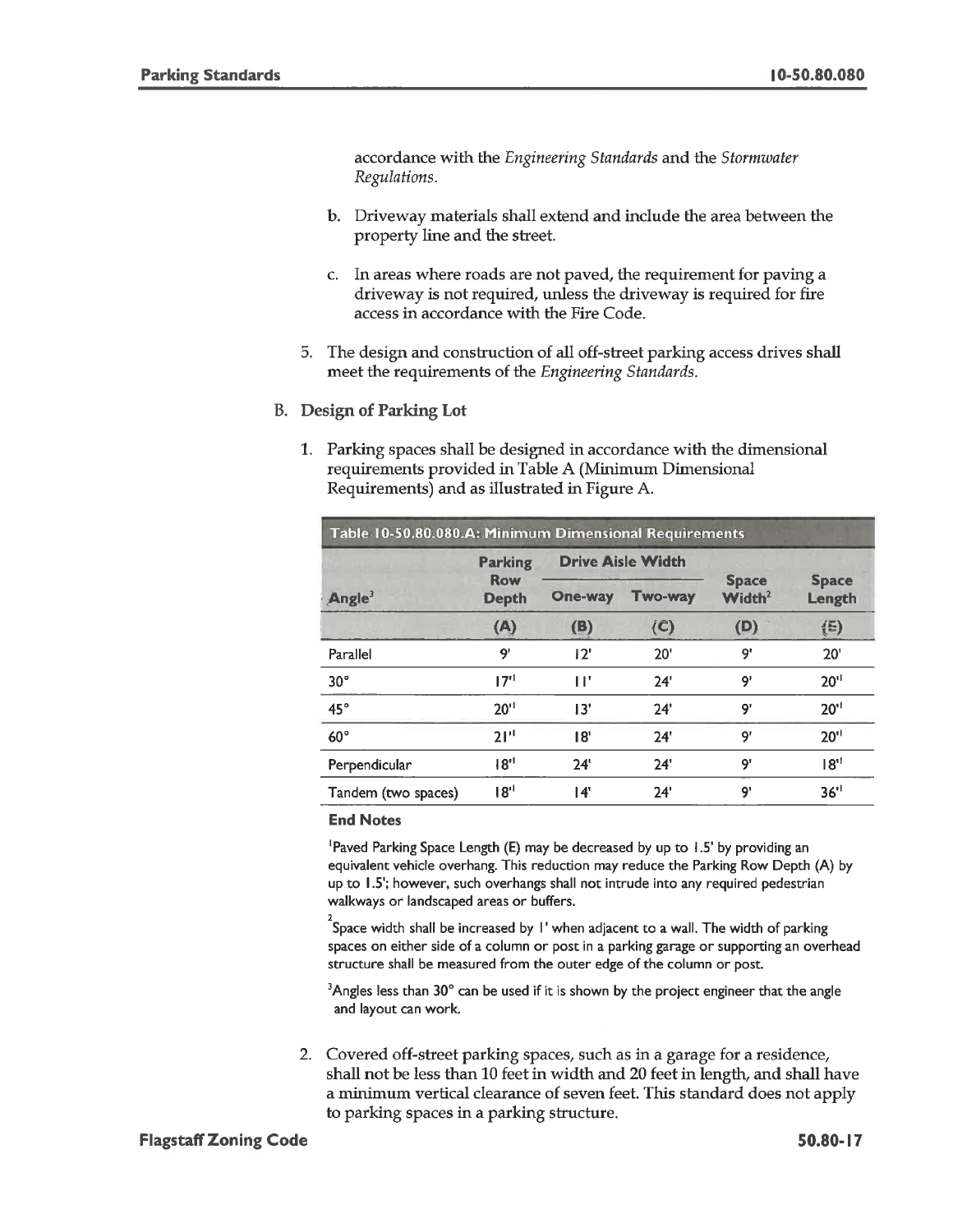

Figure A. Parking Lot Design

### C. Parking for Disabled Persons

- 1. All parking facilities that require parking spaces for disabled persons shall conform to the Americans with Disabilities Act (ADA) and A.R.S. § 28-882. Accessible parking spaces count toward the total parking requirement. Where the standards found here conflict with other standards the most restrictive shall apply.
- 2. Accessible Parking Space Standards
	- a. All accessible parking spaces shall be a minimum of 11 feet wide and 20 feet space long. Parking space length may be decreased by up to one and one-half feet by providing an equivalent vehicle overhang;
	- b. The passenger loading space or access aisle (i.e. the hatched areas next to an accessible parking space) shall be a minimum of five feet wide;
	- c. The slope of the parking space and access aisle shall not exceed 1:50 (two percent) in all directions; and
	- d. Location
		- (1) Accessible parking spaces serving a particular building shall be located on the shortest accessible route of travel from adjacent parking to an accessible entrance;
		- (2) In parking facilities that do not serve a particular building, accessible parking shall be located on the shortest accessible route of travel to an accessible pedestrian entrance of the parking facility;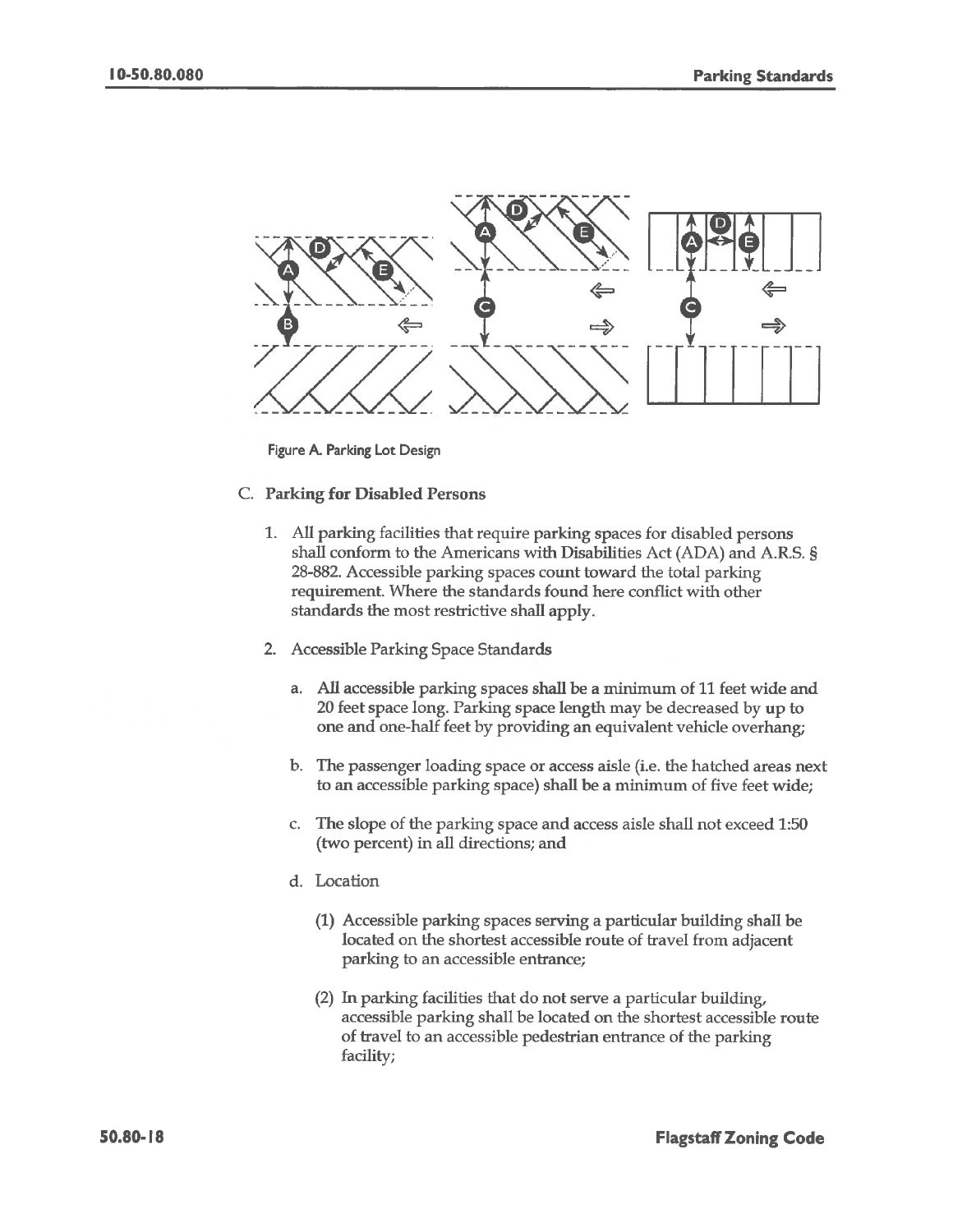- (3) In buildings with multiple accessible entrances with adjacent parking, accessible parking spaces shall be dispersed and located closest to the accessible entrances; and
- (4) Wherever practical, the accessible path of travel should not cross drive aisles and should not go behind parked cars.



Figure B. Accessible Parking Space Dimensions

- 3. Number of Accessible Parking Spaces
	- a. If parking spaces are provided for self-parking by employees and/or visitors for all non-residential uses, then accessible spaces complying with ADA regulations shall be provided in conformance with Table 10-50.80.080.B.

| Table 10-50.80.080.B: Min. Number of Accessible Spaces |                                                 |  |  |
|--------------------------------------------------------|-------------------------------------------------|--|--|
| <b>Total Parking in Lot</b>                            | <b>Required Min Number of Accessible Spaces</b> |  |  |
| $ $ to 20                                              |                                                 |  |  |
| $21$ to $40$                                           | $\overline{2}$                                  |  |  |
| 41 to 60                                               | 3                                               |  |  |
| $61$ to $80$                                           | 4                                               |  |  |
| 81 to 100                                              | 5                                               |  |  |
| 101 to 140                                             | 6                                               |  |  |
| 141 to 200                                             | 7                                               |  |  |
| 201 to 300                                             | 8                                               |  |  |
| 301 to 400                                             | 9                                               |  |  |
| 401 to 500                                             | 10                                              |  |  |
| 501 to 1000                                            | 2% of total                                     |  |  |
| 20 plus I for each 100 over 1,000<br>>1,000            |                                                 |  |  |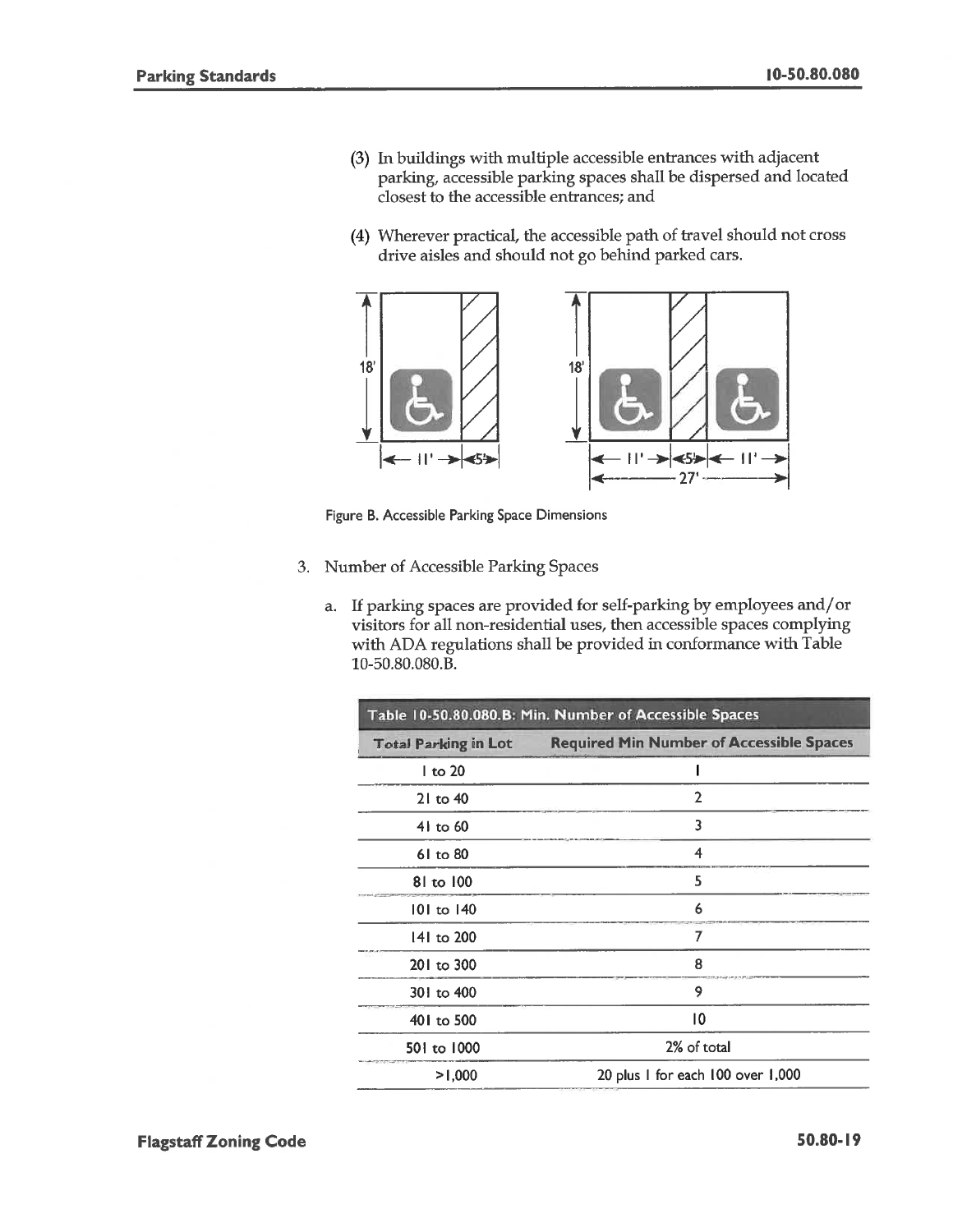- b. In apartment developments, at least one accessible parking space or two percent of the total overall number of parking spaces, whichever is greater, shall be reserved.
- 4. Each parking space prescribed in this Section shall be prominently outlined with paint and posted with a permanent sign that is located at least three feet but no more than six feet above grade, that is of a color and design approved by the State of Arizona and that bears the internationally accepted symbol of access and the caption "Reserved" Parking".

### D. Landscaping

The requirements for landscaping within parking areas are established in Division 10-50.60 (Landscaping Standards).

### E. Lighting

The requirements for outdoor lighting within parking areas are established in Division 10-50.70 (Outdoor Lighting Standards).

- **F.** Location
	- 1. The location of on-site parking in all zones is regulated by setbacks as set forth in Chapter 10-40 (Specific to Zones) and buffers established in Division 10-50.60 (Landscaping Standards).

#### 2. All Non-Residential Zones

In all non-residential zones, vehicle parking is not permitted in the required front and exterior side setback areas, except as follows:

Parking in the exterior side yard is permitted when the parking space a. is a minimum of 20 feet from the exterior side property line and the parking space is located behind the front of the building

#### 3. All Residential Zones

- In all residential zones, vehicle parking is not permitted in the a. required front and exterior side setback areas, except when the parking space is a minimum of 20 feet from the exterior side property lines and the parking space is located in front of the building.
- b. Parking is only permitted in the following locations as illustrated in Figure C:
	- (1) Within interior and rear yard areas;
	- (2) Within the front yard only on the driveway; and
	- (3) Within an area no more than 10 feet in width on the side of the driveway between the driveway and the nearest interior side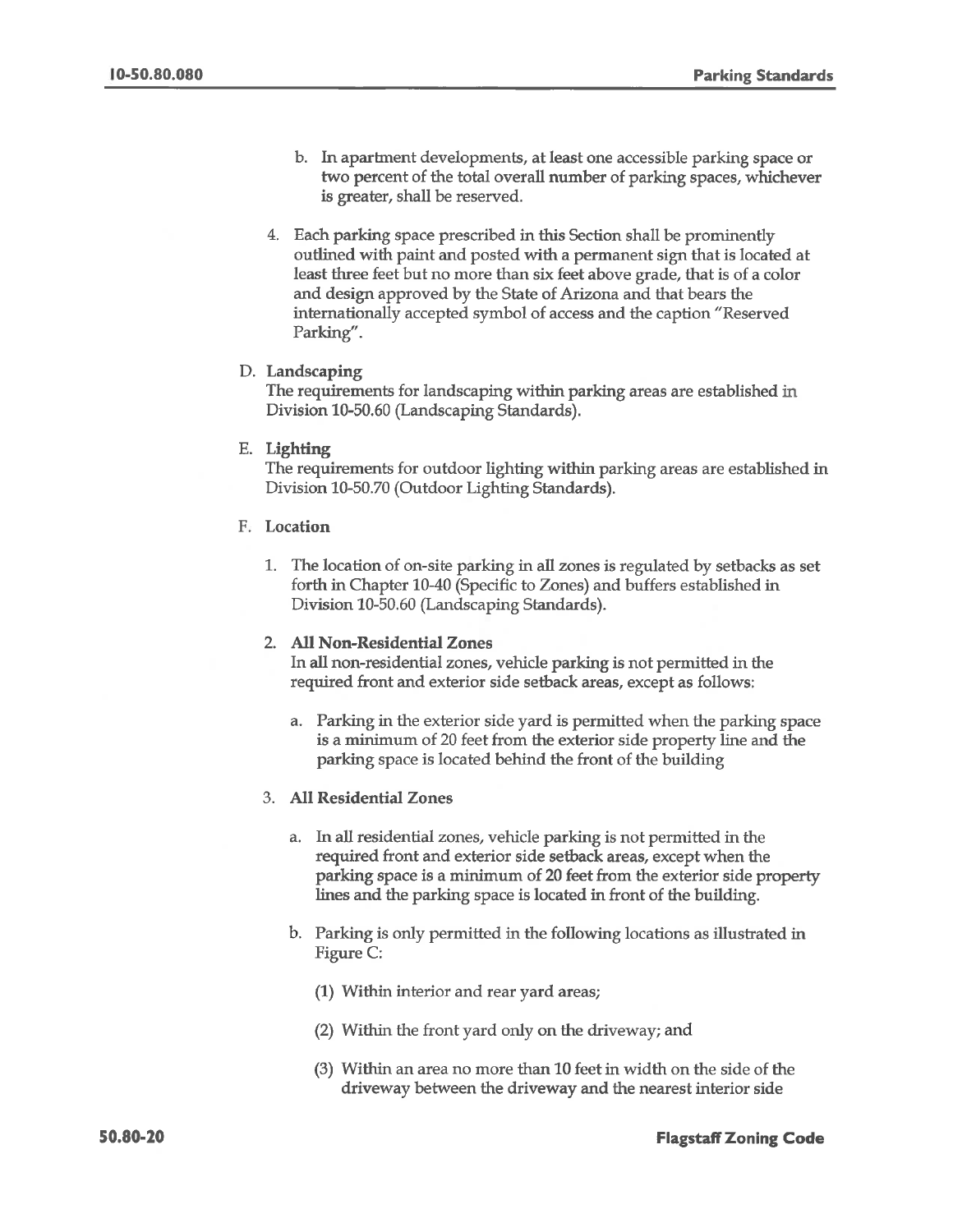property line (see also Section 10-50.80.080.L (Trailers, RVs and Boats), provided that;

- (a) The parking shall only be accessed from the existing driveway serving the residence, and no additional curb cut shall be permitted; and
- (b) The surface of the parking area shall be designed and constructed in accordance with the Engineering Standards.





Front and exterior side yard - no vehicle, RV or boat parking permitted

Rear and interior side yard - parking and storage of all vehicles permitted

Limited area in exterior side yard - unlimited parking and storage of vehicles permitted, but not RVs, trailers or boats



Driveway in front of garage or carport – unlimited vehicle parking, except that RVs, trailers or boats may be parked for only 5 days or less per month

Area max. 10' wide to side of driveway closest to interior side property line unlimited vehicle parking, except that RVs, trailers or boats may only be parked for 5 days or less per month

Figure C. Parking of Vehicles, RVs and Boats

G. Screening

For standards related to screening of parking areas see Division 10-50.50 (Fences and Screening).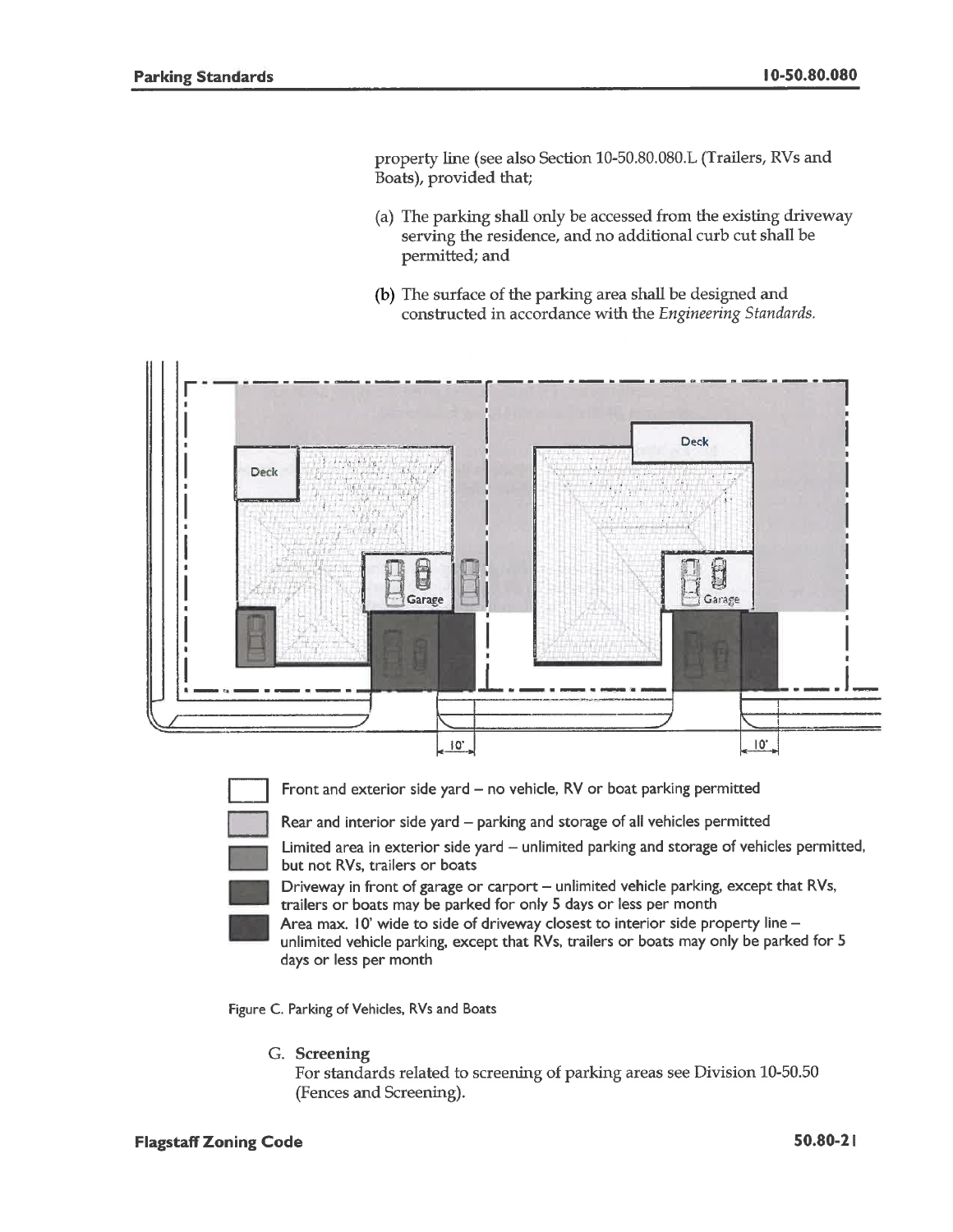### H. Signs

For standards related to signage see Division 10-50.100 (Sign Standards).

## I. Size of Parking Lot

A single parking area shall not exceed one acre in size. Parking areas larger than one acre in size shall be broken down into smaller lots with planted buffers (15 feet minimum depth) between them to minimize the perceived scale of the total field of stalls.

### J. Slope of Parking Areas

The surface grade of the parking area shall be designed and constructed in accordance with the Engineering Standards.

### K. Tandem Parking

Tandem parking is permitted in all zones for single-family residences, Accessory Dwelling Units, and duplexes as follows:

- 1. Both tandem parking spaces satisfy the parking requirement of one residential unit; and,
- 2. Neither of the tandem parking spaces shall be for required accessible parking spaces.

### L. Trailers, RV's and Boats

1. The parking or placement of a camping or vacation trailer, recreational vehicle, utility trailer or boat in any zone for residential or storage purposes shall be prohibited except as determined by Subsection 2 and 3 below.

#### 2. Storage of Trailers, RVs and Boats

Camping or vacation trailers, recreation vehicles, utility trailers, or boats may be stored (i.e. parked for any period longer than five days per month) only in the rear or interior side yard behind the front of the building, garage, or carport on any parcel in any zone as illustrated in Figure C, provided that:

- a. There is a principal use of the property, to which such storage would be accessory;
- b. No business shall be conducted within a stored trailer or vehicle;
- c. The camping or vacation trailer or recreation vehicle shall not be used for residential purposes; except that guests of the property owner or tenant my stay in the camping or vacation trailer or recreation vehicle for no more than five days per month; and
- d. The minimum number of required parking spaces for the lot or parcel is maintained in addition to the area used for the stored vehicle(s).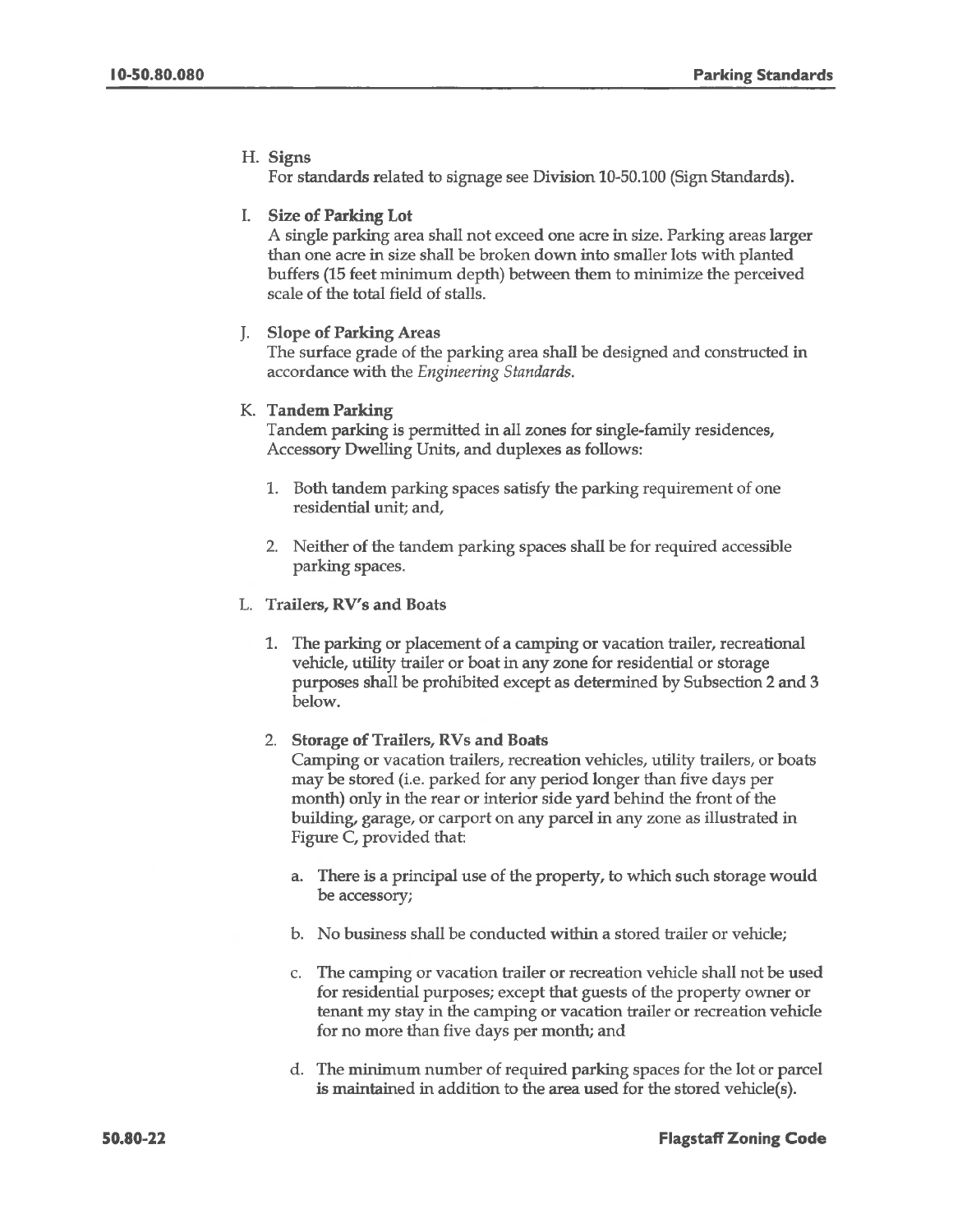## 3. Parking of Trailers, RVs and Boats

A camping or vacation trailer, recreation vehicle, utility trailer, or boat may only be parked (i.e. parked for five days or less per month) for maintenance, loading, and unloading purposes in the following locations;

- a. Within the rear or interior side yard behind the front of the building, garage, or carport on any parcel in any zone;
- b. Within the front yard only on the driveway in front of a garage or carport, and;
- c. Within an area no more than 10 feet in width on the side of the driveway between the driveway and the nearest interior side property line, provided that:
	- (1) There is a principal use of the property, to which such parking would be accessory;
	- (2) No business shall be conducted within a parked trailer or vehicle;
	- (3) The camping or vacation trailer or recreation vehicle shall not be used for residential purposes, except that guests of the property owner or tenant my stay in the camping or vacation trailer or recreation vehicle for no more than five days per month; and
	- (4) The minimum number of required parking spaces for the property is maintained in addition to the area used for the stored vehicle(s).
- 4. Overnight Parking of Travel Trailers, Motor Homes and RVs Overnight parking of travel trailers, motor homes or other recreational vehicles is permitted in commercial and industrial zones where camping activities are not specifically permitted by this Zoning Code, provided:
	- The owner, lessee, occupant or person having legal control of the a. property permits the use of the property for such overnight parking;
	- b. The property is clearly posted with a sign(s) indicating that overnight parking is permitted subject to the standards provided in this Section;
	- Vehicles are only parked for the purpose of overnight parking for no c. more than one night and shall be moved from the property by no later than 10:00 am the following morning; and
	- d. It shall be the responsibility of the property owner to ensure that the property is maintained in a clean and sanitary condition free from litter, trash or other waste in accordance with applicable City standards.

(Section 10-50.80.080 amended by Ord. 2016-07, adopted Feb. 16, 2016)